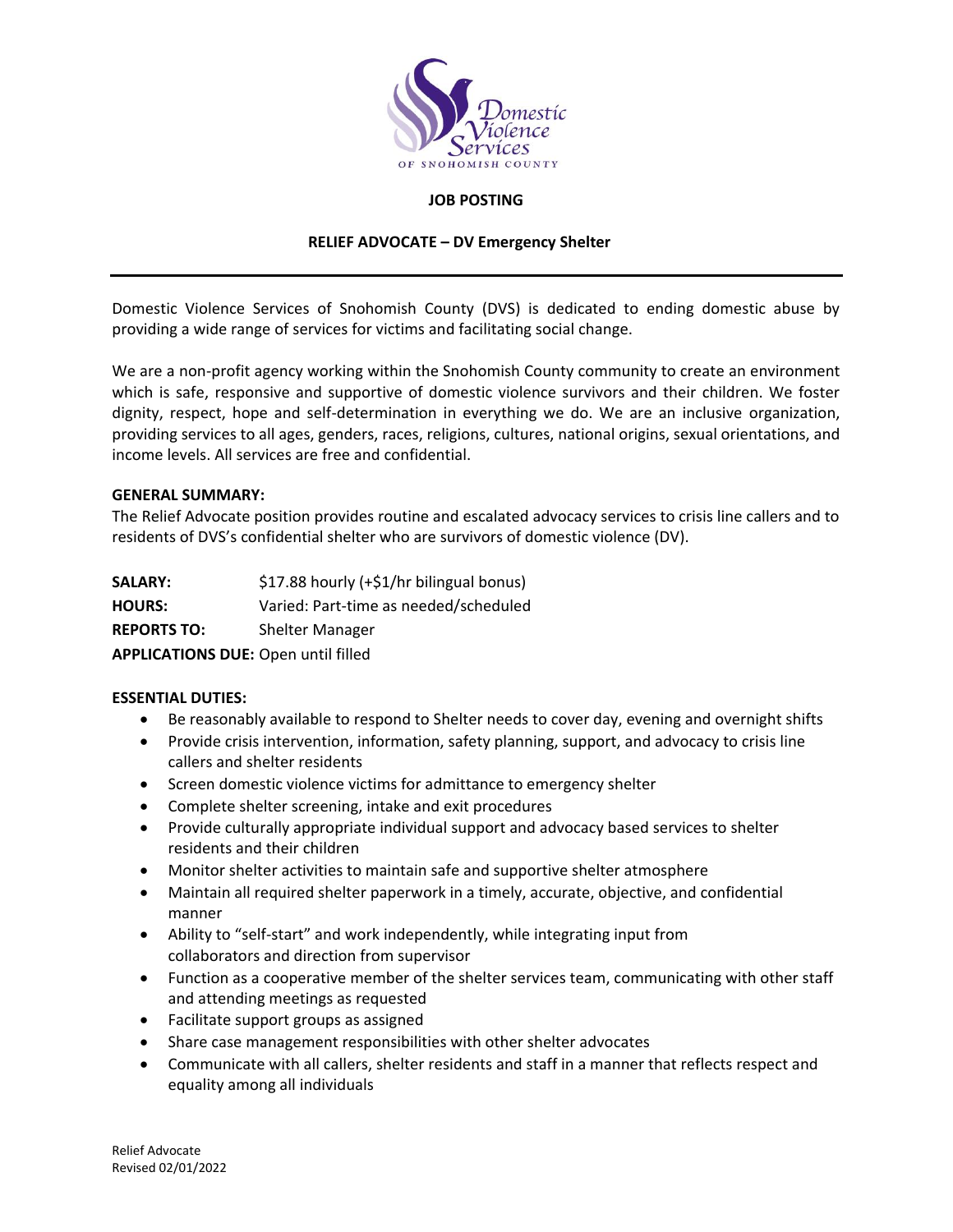

- Conduct all work in a manner consistent with the policies and procedures of the shelter and of the agency.
- Maintain consistent client/advocate and staff/staff boundaries that encourage client and individual staff decision-making and problem solving of each individual's issues.
- Transport residents in shelter vehicle as needed
- Light housekeeping duties and restocking supplies
- Perform additional duties as assigned

# **MINIMUM QUALIFICATIONS:**

# **EDUCATION AND EXPERIENCE**

- High school diploma or GED, or equivalent educational background.
- We appreciate those who come with valuable lived experience. Persons from all backgrounds are encouraged to apply
- Must have documentation of 20 hours of DV Advocacy-based training, be in process of obtaining this or be willing to take a course offered by a certified D.V. Advocacy-based organization

# **KNOWLEDGE, SKILLS AND ABILITIES**

- Understanding of domestic violence issues and challenges impacting survivors of domestic violence
- Ability to make decisions and exercise sound judgment in the absence of immediate supervision and/or clear guidelines
- Strong crisis intervention skills with ability to prioritize and handle multiple tasks under stressful conditions
- Demonstrated skill in written and verbal communication
- Experience in prioritization and problem solving
- Ability to provide culturally appropriate services to people from diverse backgrounds
- Ability to work as a member of a team as well as independently
- Bilingual capabilities preferred.
- Ability to maintain strict confidentiality of client and agency information
- Intermediate computer skills including Microsoft Word, knowledge of Internet**,** e-mail and ability to learn new programs
- Valid Washington State Driver's License
- Alignment with DVS's Mission, Vision, and Values Statement\*
- No disqualifying criminal history or sex offender convictions (WSP WATCH and DOJ Sex Offender Registry).

## **PHYSICAL DEMANDS**

To successfully perform the essential duties of this position, an individual must be able to sit at a desk for four or more hours a day, and use office equipment, including phones and computer keyboards, for four or more hours per day. Individuals must be able to engage clients over the phone and in-person by voice.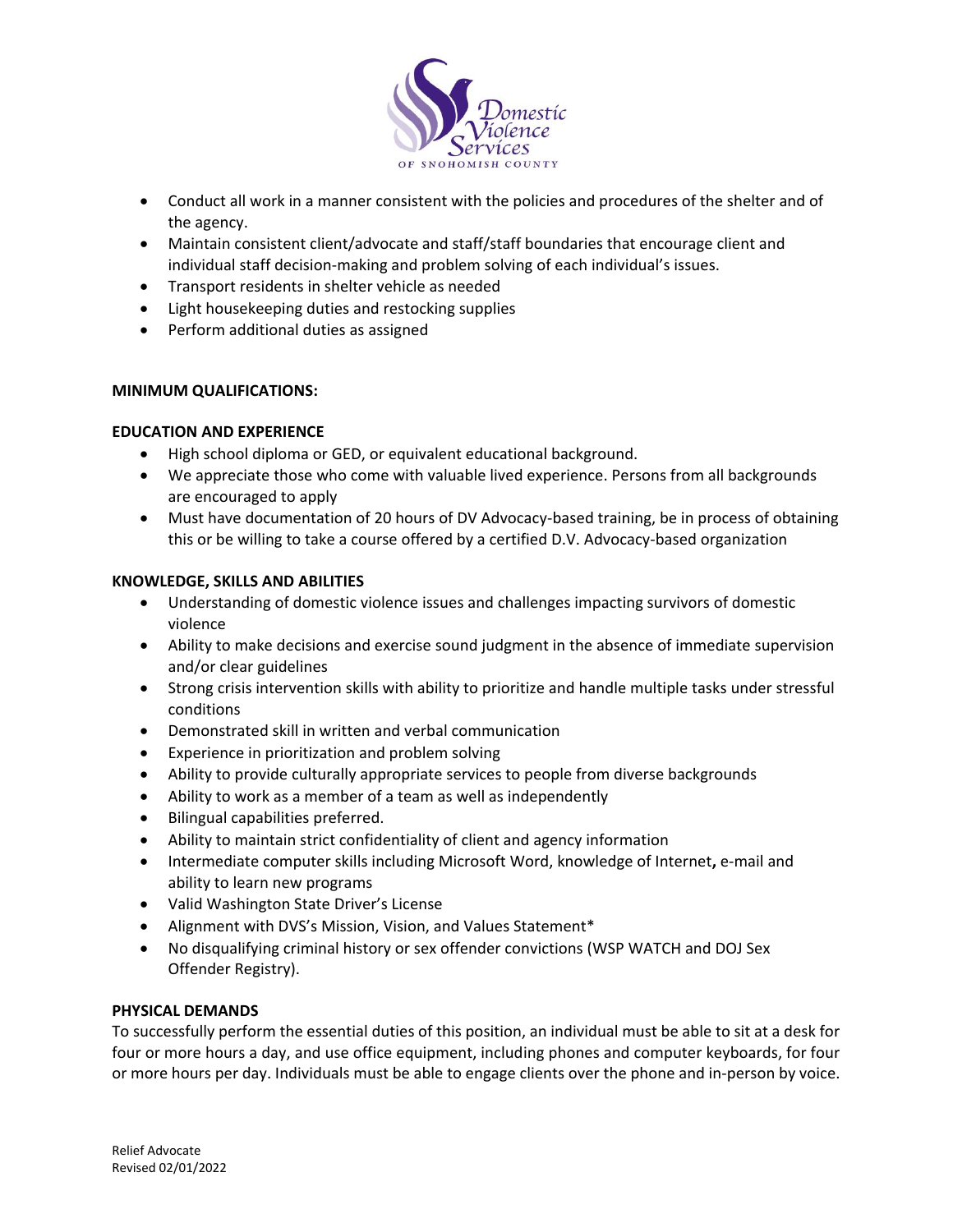

Regular attendance is an essential function of the job. Reasonable accommodations may be made to assist individuals with disabilities to perform essential job functions.

The above job description is meant to describe the general nature and level of work performed; it is not intended as an exhaustive list of all duties, responsibilities and required skills for the position. Employees will be required to follow any other job-related instructions and to perform other duties requested by their supervisor in compliance with Federal and State laws.

To be considered for the position, candidates should go to our website: [https://dvssnoco.org/who-we](https://dvssnoco.org/who-we-are-employment/)[are-employment/](https://dvssnoco.org/who-we-are-employment/)

Review the Mission, Vision, Values statement\*, submit a completed DVS Application Form, current resume and cover letter outlining the qualifications and salary expectations to:

Domestic Violence Services of Snohomish County P.O. Box 7 Everett, WA 98206

Fax 425-258-5976 or email at: admoffice@dvs-snoco.org

Only candidates that meet the posted qualifications will be contacted by our recruiter.

\*<http://dvs-snoco.org/wp-content/uploads/2017/08/Vision-Mission-Values.pdf>

*DVS is an equal opportunity employer. All qualified applicants will receive consideration for employment without regard to race, religion, color, national origin, sex, sexual orientation, gender identity, age, status as a protected veteran, among other things, or status as a qualified individual with disability.*